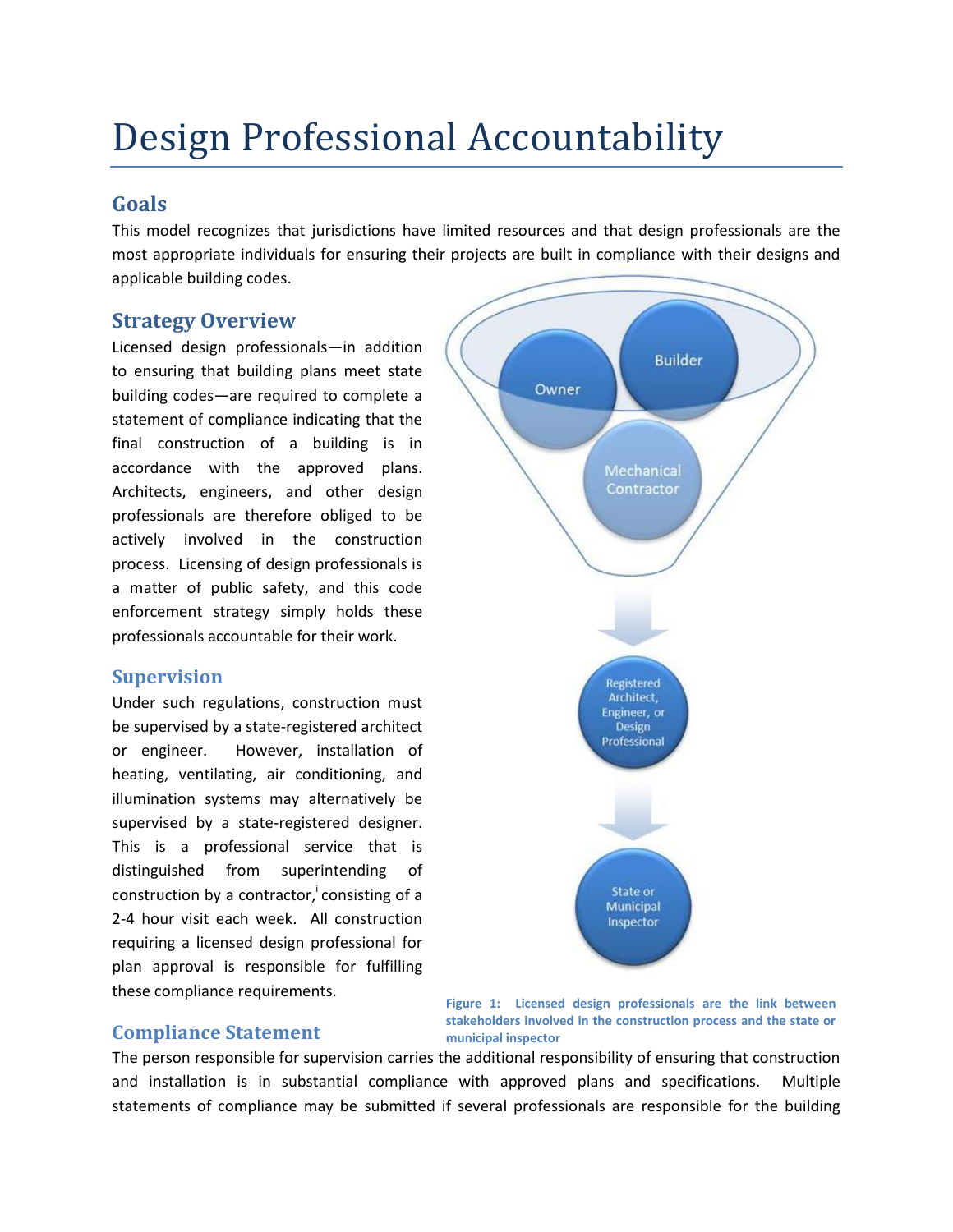design (lighting, building, and HVAC codes). The written compliance statement<sup>ii</sup> is submitted following the final inspection and prior to initial occupancy certifying that construction has been performed in compliance with the approved plans and specifications. To eliminate objectivity, the compliance statement may provide a section where non-compliant items may be addressed.



Figure 2: Licensed design professionals' involvement in the plan review and inspection process<sup>iii</sup>

## **Requirements for Implementation**

- **Statement of Compliance form**<sup>ii</sup> that is written in a manner acceptable to the profession (i.e. AIA, ASHRAE, and Developers)
- State or local statute to authorize the compliance statement
- Required training (and possibly continuing education courses) to inform architects, engineers, and other design professionals of their new responsibilities and ramifications for noncompliance
- Quality assurance mechanism, such as randomized inspections by city or state officials
- Consequences such as suspension or revocation of licenses for improper completion of a compliance statement

#### **Implementation Options**

- The architect responsible for stamping plans may be different from the architect who completes the compliance statement. For instance, due to insurance and liability issues, large architecture firms may have as few as two insured principals that may sign compliance statements and seal drawings, and may therefore have another architect working on the project provide field presence and inform the principals of compliance.
- Engineers and architects from a different state or that are distant from the project site may contract a licensed design professional located closer to the building site to supervise construction.
- Larger firms may opt to employ a field architect to oversee and administer construction.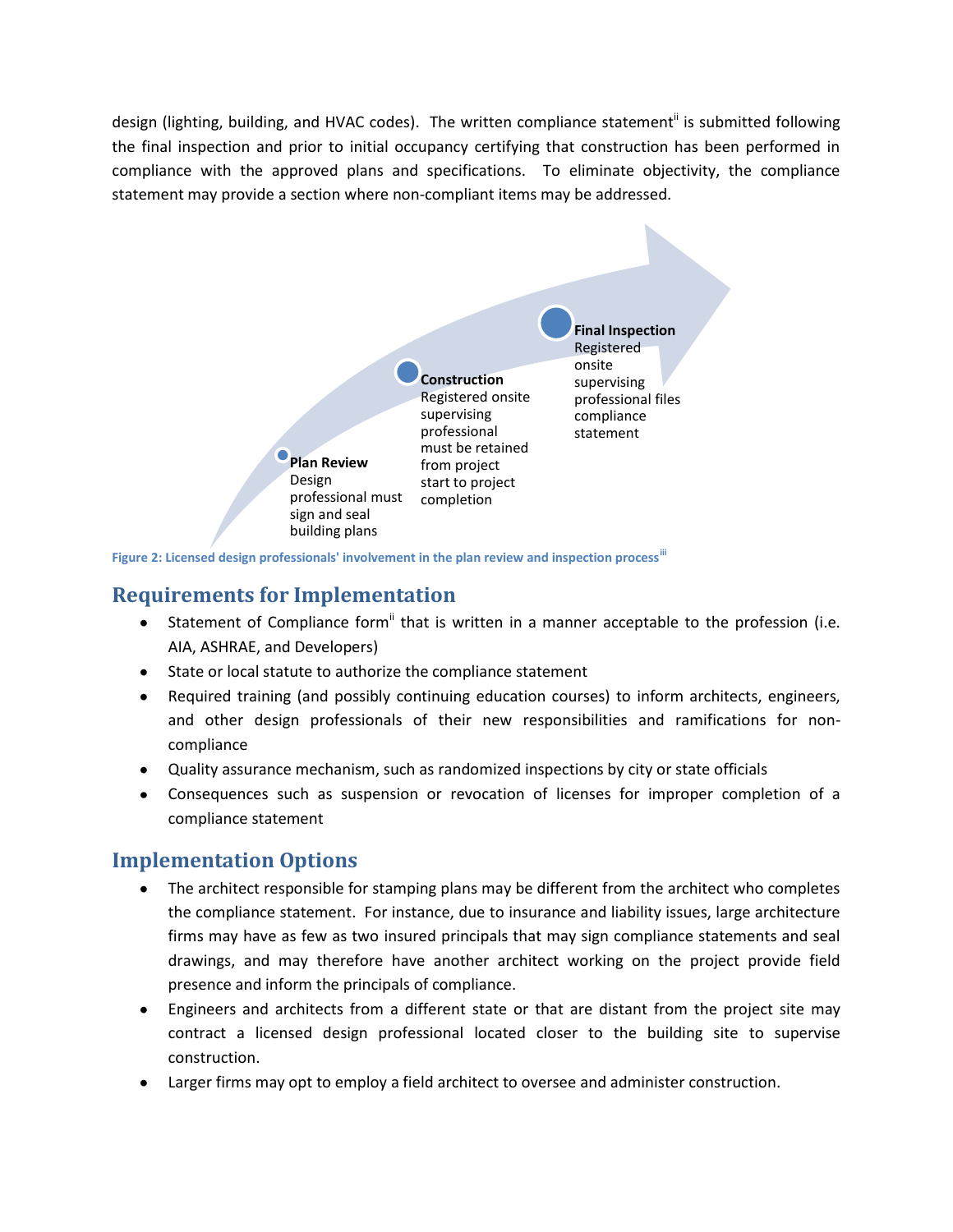#### **Benefits**

- Engagement with the design professional is upheld throughout the construction and inspection process.
- Architect and engineer accountability minimizes some of the responsibility and acts as a safety net for state and municipal building inspectors
- When compared to the International Building Code's alternative—Chapter 17 Special Inspections and Tests—the cost of compliance statement requirements and supervision responsibilities is lower than the cost of special inspections and tests under Chapter 17. Additionally, the compliance statement can cover more aspects of construction.

## **Challenges**

- While minimizing responsibility to building inspectors, the energy code could be overlooked with this practice in place, particularly in a compliance statement that includes additional building items (i.e. safety and structural components). This could be prevented by requiring a compliance statement with a detailed checklist of measures that affect energy efficiency similar to California's construction phase documentation (CF-6R) $^{\circ}$ , or New Hampshire's residential energy code application<sup>v</sup>.
- Architect fees will increase as a result of these additional responsibilities.

## **Case Studiesvi, vii**

#### Wisconsin: Implementation

- •Compliance statement required for commercial buildings 50,000 cubic feet or larger.
- •About 4000 buildings fell into this building category in 2010.
- •13 inspectors are responsible for commercial building inspections, with the support of around 200 local municpality inspectors.
- •This code compliance method has been implemented since the late 1960's.
- . The threshold for buildings subject to a compliance statement is 50,000 ft<sup>3</sup>. The use of volume, as opposed to floor space, allows building officials to target buildings with large thermal envelopes.
- •According to a DOE-supported copliance pilot study, buildings were 95% in compliance with the energy code (IECC 2006) in 2011.
- •Architect and engineering fees are typically 3-4% of the project cost, which compensates for the additional work required for filing a compliance statement.
- •Officials had never received a noncompliant statement from a licensed design professional at the time of this writing.
- •Anecdote: In 1991, a large high density storage warehouse caught fire as a result of collapsing. A jury panel found the structural designer--who signed the compliance statement--to be partially responsible for the damage, owing the warehouse owner and its insurers \$31 million (51% of the total reward). Source: Insurance Journal.
- •The compliance statement requirement does not effect the insurance premium for Wisconsin design professionals, indicating that the liability of these professionals does not increase either.

## Wisconsin: Challenges

- •Professional Engineer (PE) certification requirements do not specify a discipline (i.e. mechanical, electrical, civil). This could be a concern given that portions of the building code are not an expertise covered in some engineering disciplines.
- •Additional training to inform licensed design professionals of their compliance enforcement responsibilities is not required.
- •The compliance statement takes the place of the International Building Code's Chapter 17 Special Inspection and Test requirements, and has been successful as a result of the high quality of contractors in the state.